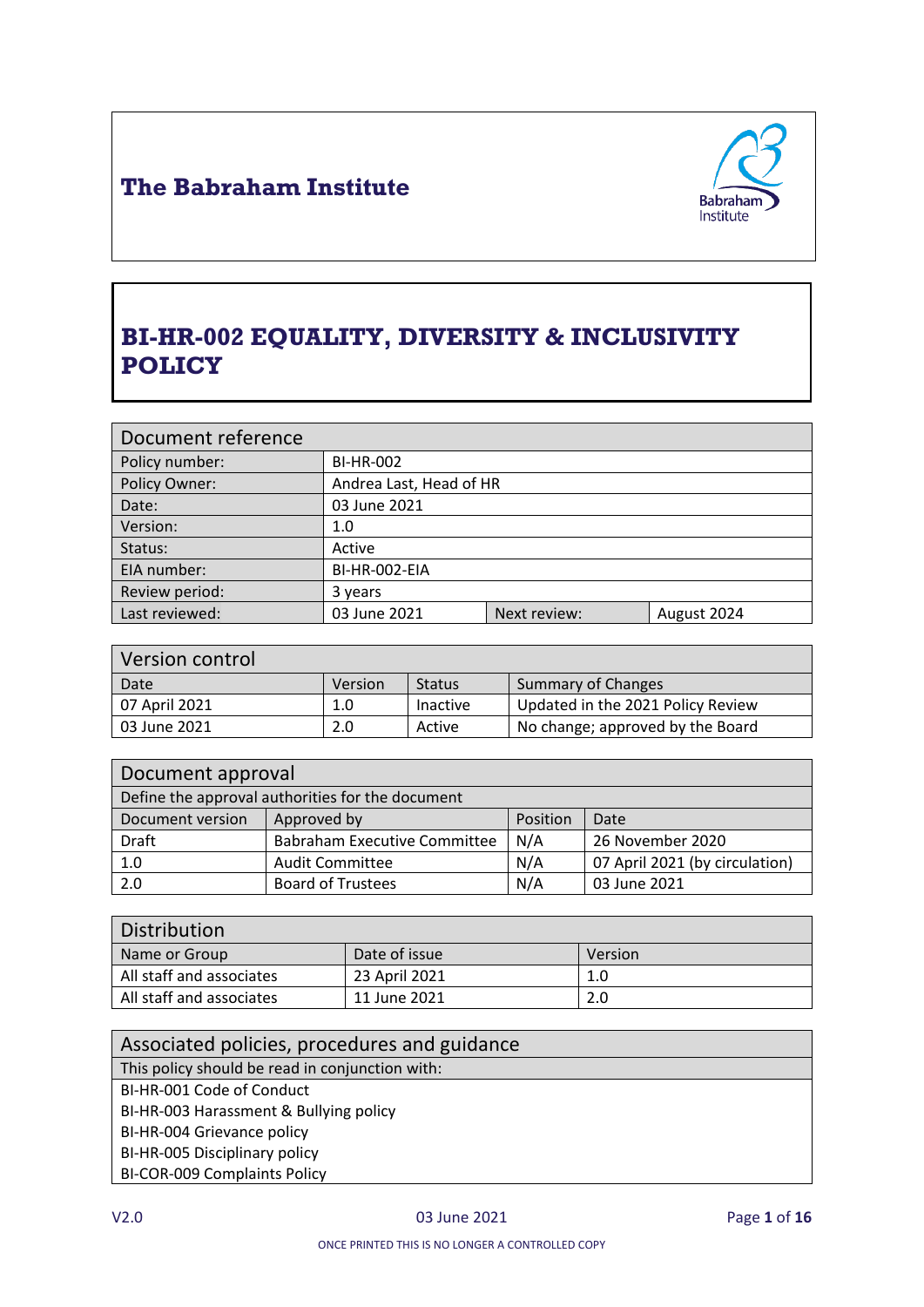Recruitment & Selection Policy (to follow) Work-Life Balance & Flexible Working Policy (to follow) Family Leave Policy (to follow) Pay Policy (to follow)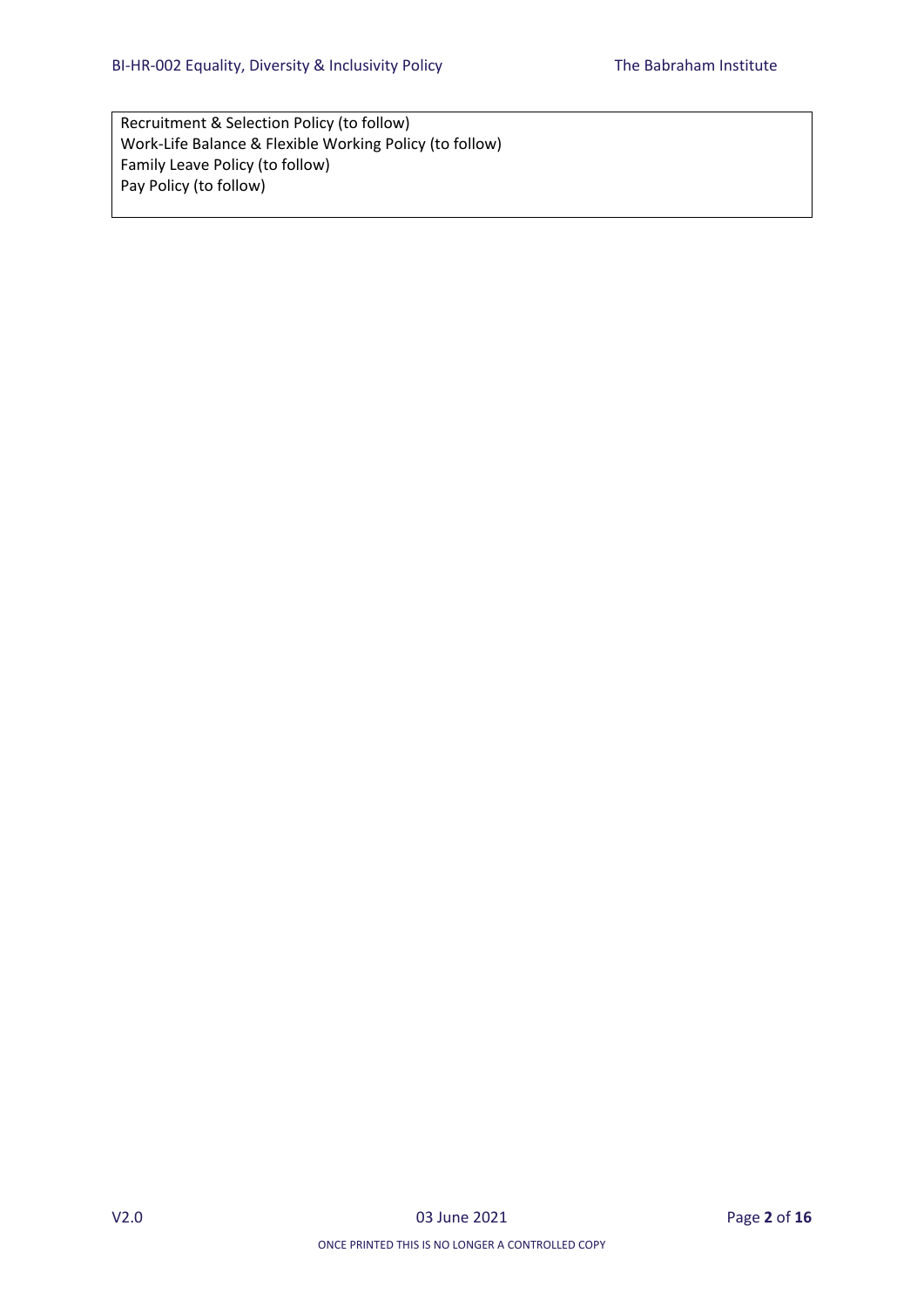## **Contents**

| 1.            |  |
|---------------|--|
| $\mathcal{L}$ |  |
| 3.            |  |
| 4.            |  |
| 5.            |  |
| 6.            |  |
| 7.            |  |
| 8.            |  |
| 9.            |  |
|               |  |
|               |  |
|               |  |
|               |  |
|               |  |
|               |  |
|               |  |
|               |  |
|               |  |
|               |  |
|               |  |
|               |  |
|               |  |
|               |  |
|               |  |
|               |  |
|               |  |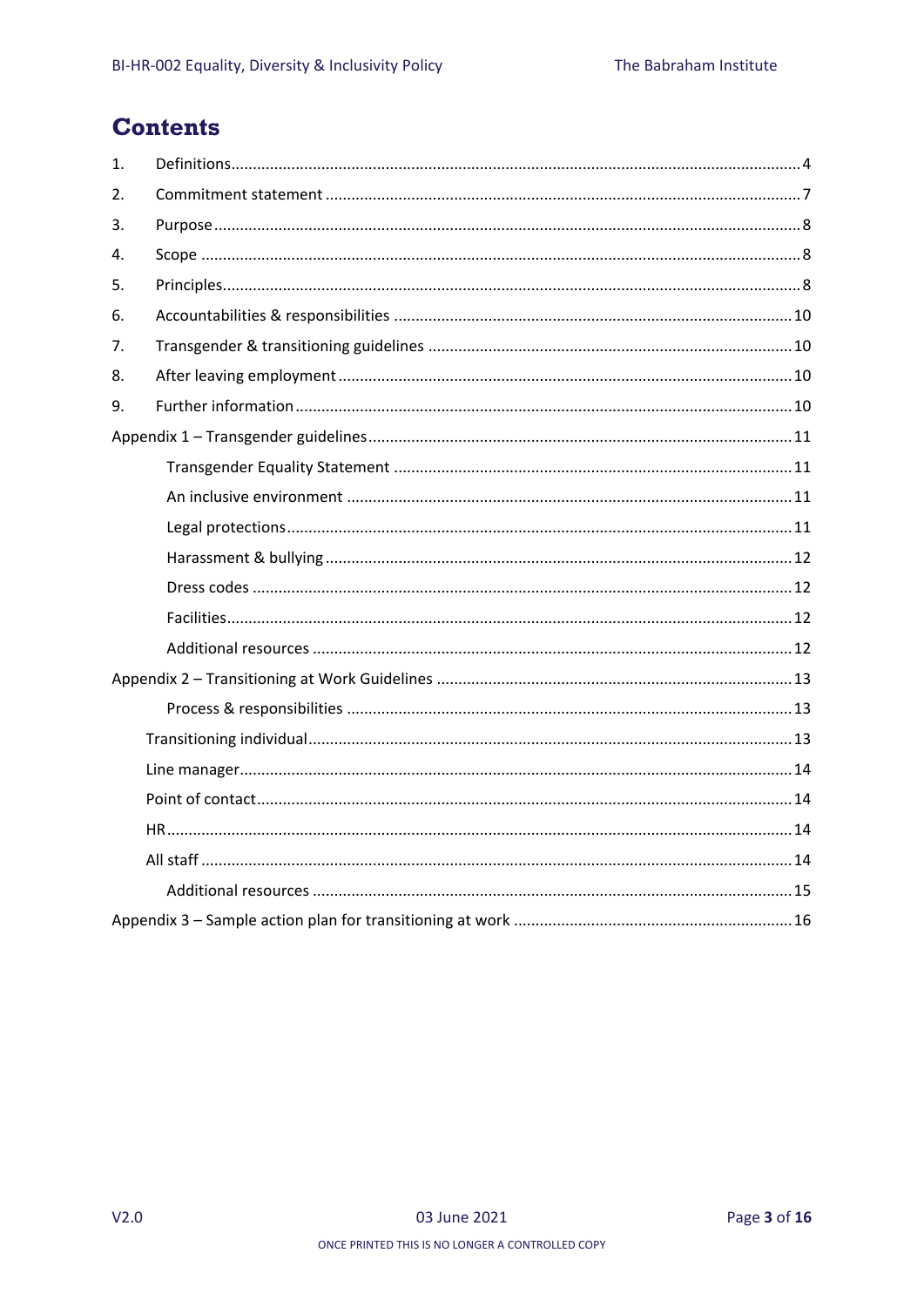## <span id="page-3-0"></span>**1. Definitions**

| "Employee"                  | Institute employees on Institute or Babraham Institute<br>Enterprise Ltd (BIE) terms and conditions, Institute<br>employees on BBSRC or other terms and conditions, and<br>Research Fellows on Institute terms and conditions.                                                                                                                    |
|-----------------------------|---------------------------------------------------------------------------------------------------------------------------------------------------------------------------------------------------------------------------------------------------------------------------------------------------------------------------------------------------|
| "Staff"                     | Employees and Babraham Institute registered PhD students.                                                                                                                                                                                                                                                                                         |
| "Worker"                    | Staff, Research Fellows (honorary), Honorary Members of<br>Faculty, visiting students, visiting researchers and workers<br>(including consultants and secondees), workers provided by<br>a third party / contractors, and Trustees.                                                                                                               |
| "Others"                    | Non-worker visitors and members of the public.                                                                                                                                                                                                                                                                                                    |
| "Equality"                  | Relates to creating a fairer society where everyone can<br>participate and has the opportunity to fulfil their potential. It<br>is mainly about fair treatment and compliance with<br>legislation (the Equality Act 2010) designed to address<br>unlawful discrimination against those who share a protected<br>characteristic.                   |
| "Diversity"                 | Recognising and valuing difference in its broadest sense by<br>creating a culture and practices that recognise, respect,<br>value and harness difference for the benefit of workers,<br>stakeholders and members of the public.                                                                                                                   |
| "Inclusivity"               | The practice or policy of including people who might<br>otherwise be excluded or marginalised, such as those who<br>have physical or mental disabilities and members of minority<br>groups.                                                                                                                                                       |
| "Protected characteristics" | Specific aspects of a person's identity defined by the Equality<br>Act 2010. The 'protection' relates to protection from<br>discrimination. The nine protected characteristics are: age,<br>disability, gender reassignment, marriage and civil<br>partnership, pregnancy and maternity, race, religion or<br>belief, sex and sexual orientation. |
| "Direct discrimination"     | The less favourable treatment of a person because of a<br>protected characteristic.                                                                                                                                                                                                                                                               |
| "Indirect discrimination"   | The use of an apparently neutral provision, criterion or<br>practice that puts people with a particular protected<br>characteristic at a disadvantage compared with others who<br>do not share that characteristic, and applying the practice,<br>provision or criterion cannot be objectively justified.                                         |
|                             | "Discrimination by association" Discrimination against an individual who does not have a<br>protected characteristic but is discriminated against because                                                                                                                                                                                         |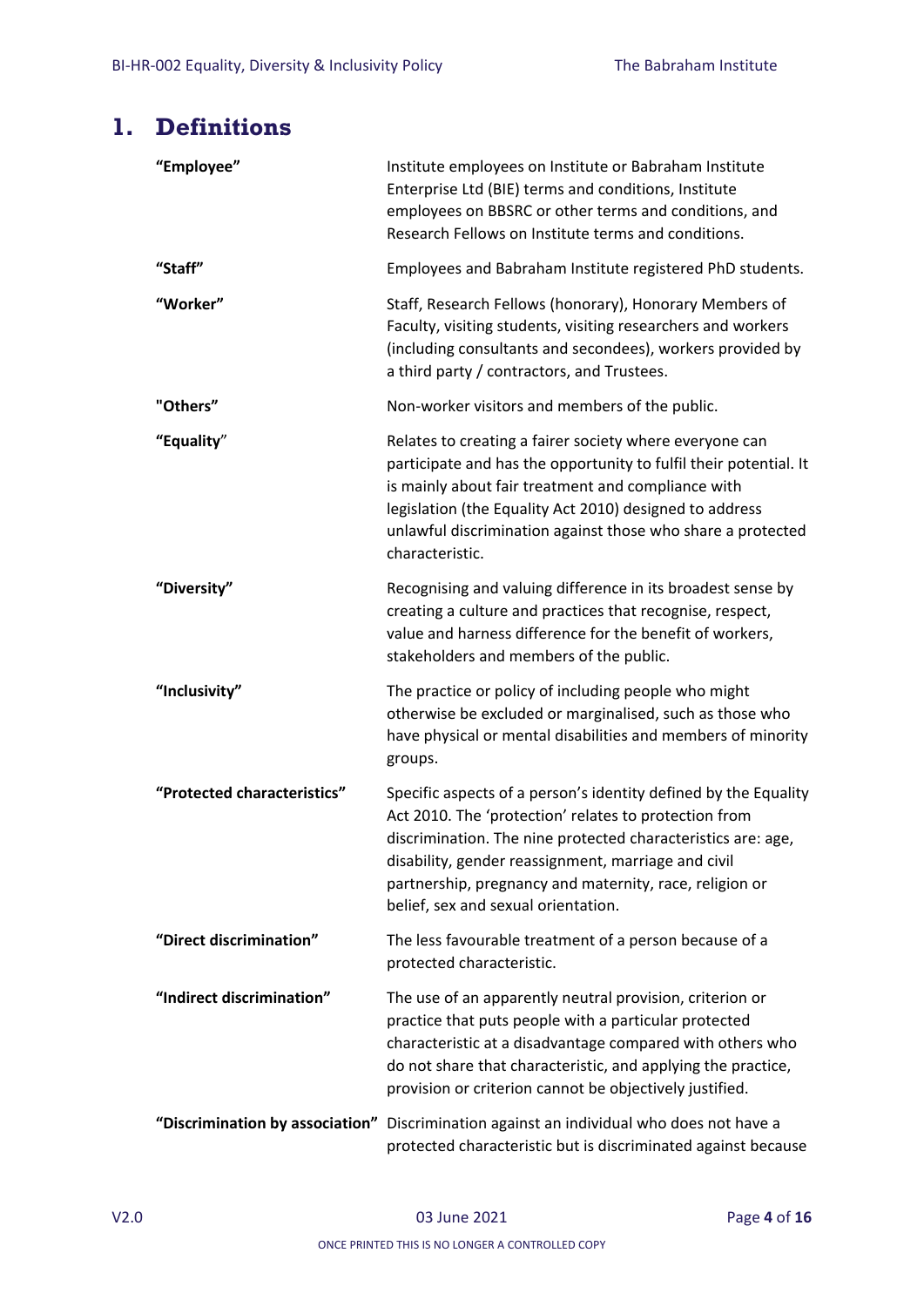of their association with someone who has a protected characteristic. **"Discrimination by perception"** Discrimination against an individual because of a perception that they have a protected characteristic. **"Harassment"** Unwanted behaviour that has the purpose or effect of violating a person's dignity or creating an intimidating, hostile, degrading, humiliating or offensive environment for that person; or is reasonably considered by that person to have the effect of violating their dignity or of creating an intimidating, hostile, degrading, humiliating or offensive environment for them, even if this effect was not intended by the person responsible for the conduct. **"Victimisation"** Subjecting a person to a detriment because they have, in good faith, previously made or supported a complaint under the Equality Act 2010 or because they are suspected of doing so. Protection against victimisation is not provided if the complaint is made maliciously or vexatiously, or those supporting the complaint know it is untrue, malicious or vexatious. **"Positive action"** The Equality Act 2010 allows positive action if workers or applicants for employment who share protected characteristics suffer disadvantage connected to that characteristic, or if their participation in an activity is disproportionately low. For example, applications for jobs may be encouraged from specific sections of the community that are underrepresented in the workforce as a whole or at particular levels, or a specific training course may be targeted at workers who have a protected characteristic to help them develop skills to the required level to compete for jobs and promotion opportunities. In addition, if candidates for a vacancy, promotion or training course are from an under-represented group, positive action allows the selection of an individual with a protected characteristic over other candidates. However, positive *discrimination* is unlawful, i.e., recruiting people solely on the basis of their protected characteristic. **"Transgender"** or **"Trans"** Used to refer to: People covered by the Equality Act 2010 definition: a person proposing to undergo, is undergoing or has undergone a process (or part of a process) for the purpose of reassigning the person's sex by changing physiological or other attributes of sex.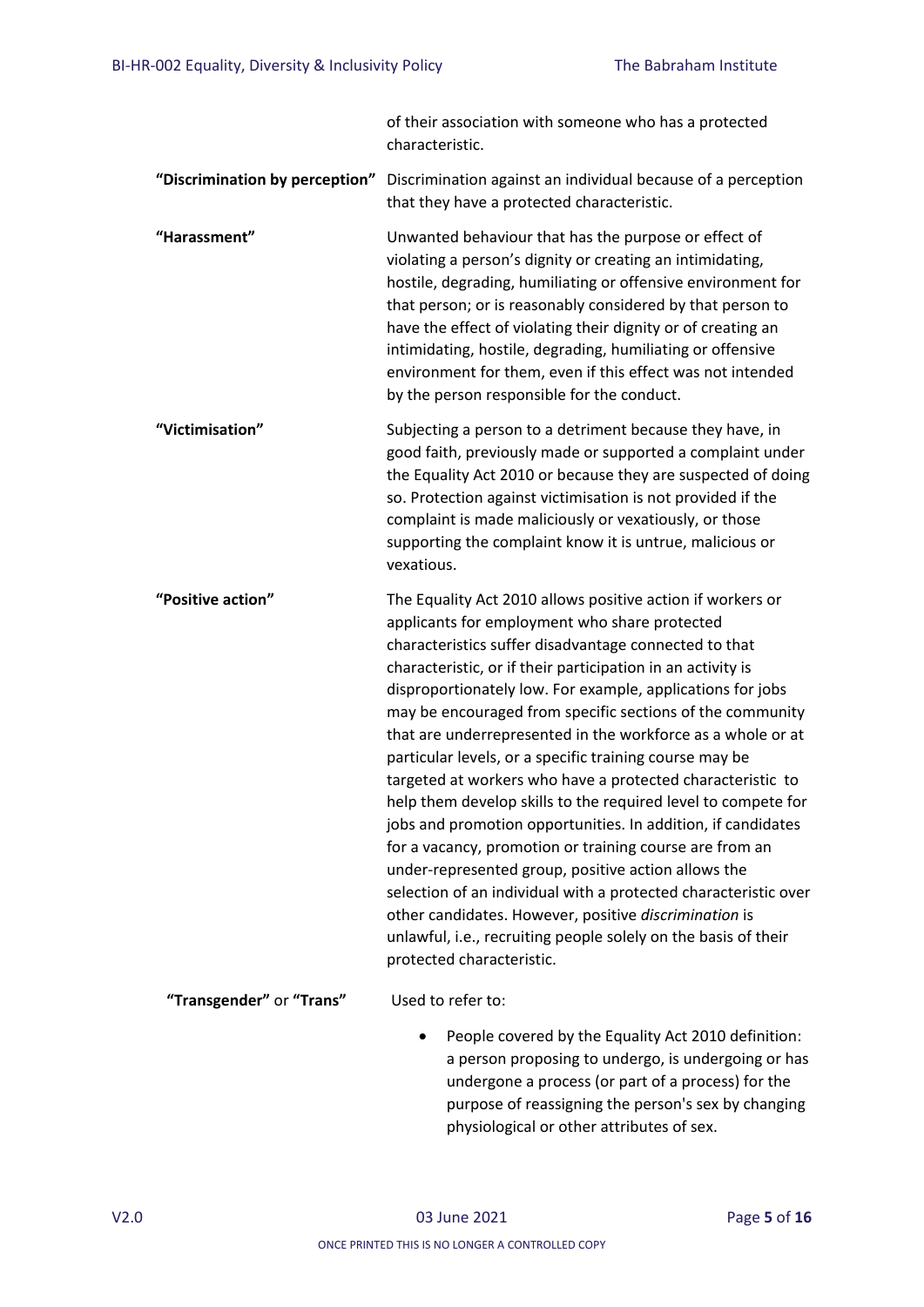|                       | And any person whose gender is not the same as, or<br>does not sit comfortably with, the sex they were<br>assigned at birth.                                                                                                                                                                                                                                                                                                                                                        |
|-----------------------|-------------------------------------------------------------------------------------------------------------------------------------------------------------------------------------------------------------------------------------------------------------------------------------------------------------------------------------------------------------------------------------------------------------------------------------------------------------------------------------|
|                       | Trans people may describe themselves using one or more of<br>a wide variety of terms, including (but not limited to)<br>transgender, transsexual, gender-queer (GQ), gender-fluid,<br>non-binary, gender-variant, crossdresser, genderless,<br>agender, nongender, third gender, bi-gender, trans man,<br>trans woman, trans masculine, trans feminine and neutrois.                                                                                                                |
| "Cisgender" or "Cis"  | Someone whose gender identity is the same as the sex they<br>were assigned at birth.                                                                                                                                                                                                                                                                                                                                                                                                |
| "Acquired gender"     | A legal term used under the Gender Recognition Act 2004 to<br>describe a person's gender after transitioning.                                                                                                                                                                                                                                                                                                                                                                       |
| "Gender dysphoria"    | Used to describe when a person experiences discomfort or<br>distress because there is a mismatch between their sex<br>assigned at birth and their gender identity. This is also the<br>clinical diagnosis for someone who does not feel<br>comfortable with the sex they were assigned at birth. This<br>does not cover everyone who wishes to transition.                                                                                                                          |
| "Gender identity"     | A person's internal sense of their own gender.                                                                                                                                                                                                                                                                                                                                                                                                                                      |
| "Gender reassignment" | Another way of describing a person's transition. To undergo<br>gender reassignment usually means to undergo some sort of<br>medical intervention, but it can also mean changing names,<br>pronouns, dressing differently and living in their self-<br>identified gender. Gender reassignment is a characteristic<br>that is protected by the Equality Act 2010.                                                                                                                     |
| "Transitioning"       | A term used to describe the process and steps an individual<br>takes in order to live in the gender in which they identify.<br>Each person's transition will involve different things. For<br>some this involves medical intervention, such as hormone<br>therapy and surgeries, but not all trans people want or are<br>able to have this. Transitioning also might involve things<br>such as telling friends and family, dressing differently and<br>changing official documents. |
| (GRC)''               | "Gender Recognition Certificate This enables trans people to be legally recognised in the<br>self-identified gender and to be issued with a new birth<br>certificate. You do not need a GRC to change your gender at<br>work or to legally change your gender on other documents.                                                                                                                                                                                                   |
| "Gender expression"   | How someone manifests their gender identity in society,<br>e.g., through their appearance and behaviour. A person who<br>does not confirm to societal expectations of gender may<br>not, however, identify as trans.                                                                                                                                                                                                                                                                |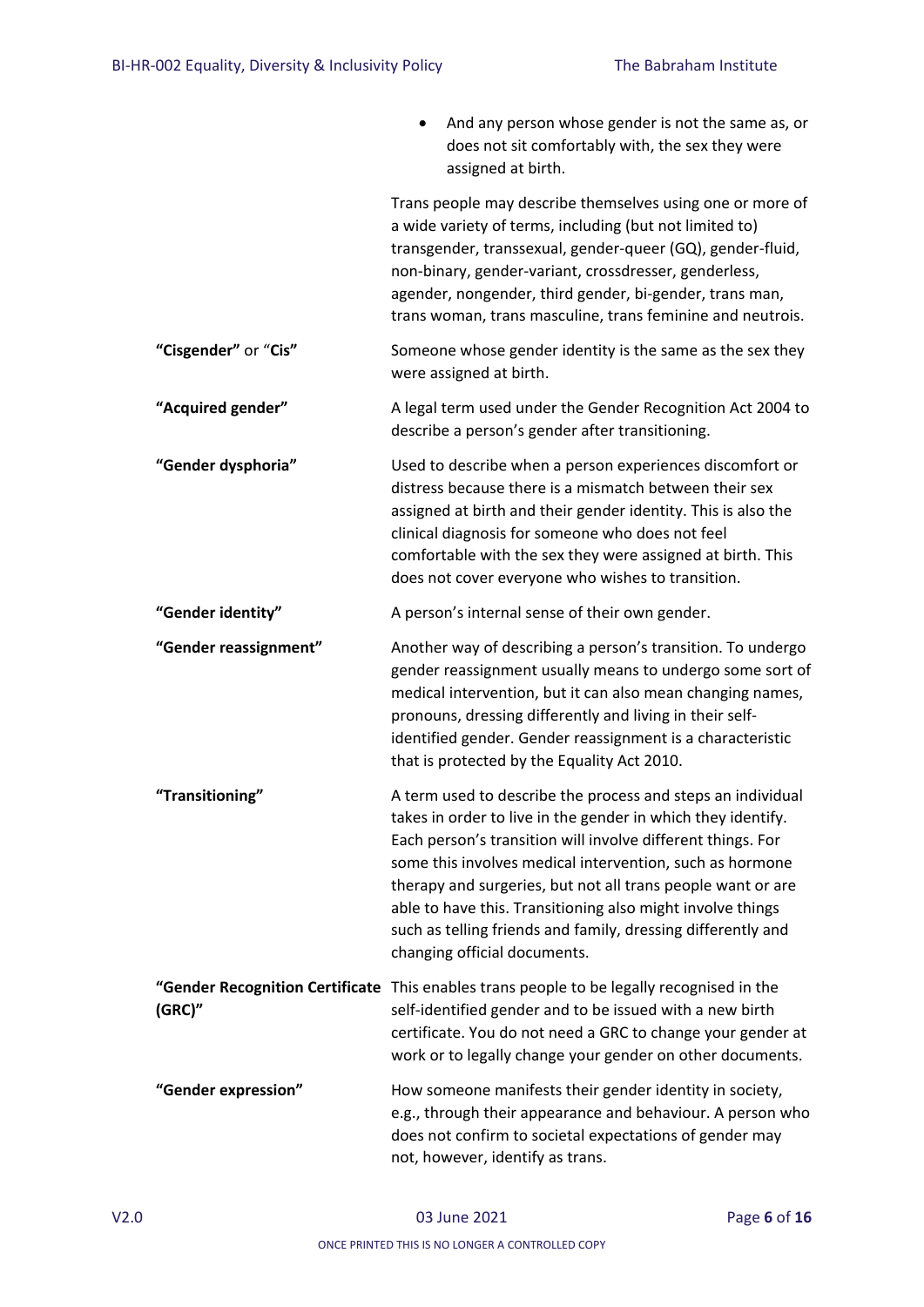| "Intersex"    | A term used to describe a person who may have the<br>biological attributes of both sexes or whose biological<br>attributes do not fit with societal assumptions about what<br>constitutes male or female. There are many different<br>intersex conditions. Intersex people may identify as male,<br>female or non-binary. Not all intersex people identify as<br>trans. |
|---------------|-------------------------------------------------------------------------------------------------------------------------------------------------------------------------------------------------------------------------------------------------------------------------------------------------------------------------------------------------------------------------|
| "Non-binary"  | An umbrella term for people whose gender identity does<br>not sit comfortably with 'man' or 'woman'. Non-binary<br>identities are varied and can include people who identify<br>with some aspects of binary identities, while others reject<br>them entirely. The terms intersex and non-binary are not<br>interchangeable.                                             |
| "Pronoun"     | Words we use to refer to people's gender in conversation,<br>e.g., 'he' or 'she'. Some people may prefer others to refer to<br>them in gender neutral language and use pronouns such as<br>they / their and ze / zir.                                                                                                                                                   |
| "Deadnaming"  | Calling someone by their birth name after they have<br>changed their name. This term is often associated with trans<br>or non-binary people who have changed their name as part<br>of their transition.                                                                                                                                                                 |
| "Misgender"   | Referring to someone with a gendered term (e.g., he / she,<br>sir / ma'am, man / woman, etc.) that does not match their<br>gender identity.                                                                                                                                                                                                                             |
| "Transsexual" | This was used in the past as a more medical term (similarly<br>to homosexual) to refer to someone whose gender is not<br>the same as, or does not sit comfortably with, the sex they<br>were assigned at birth. This term is still used by some<br>although many people prefer the term trans or transgender.                                                           |
| "Transphobia" | A fear of or a dislike of transgender people, including the<br>denial / refusal to accept their gender identity. It is based on<br>prejudice and misunderstanding and can involve verbal<br>abuse, physical violence and other forms of harassment.                                                                                                                     |

## <span id="page-6-0"></span>**2. Commitment statement**

- 2.1. At the Babraham Institute our mission is to be an international leader in research focusing on basic cell and molecular biology with an emphasis on healthy ageing through the human lifecycle.
- 2.2. The Institute's success and competiveness depends on its ability to embrace diversity and draw on the skills, understanding and experiences of its workers. The Institute is fully committed to encouraging equality, diversity and inclusion among its workforce and eliminating unlawful and unfair discrimination. The Institute values the differences that a diverse workforce brings to the organisation.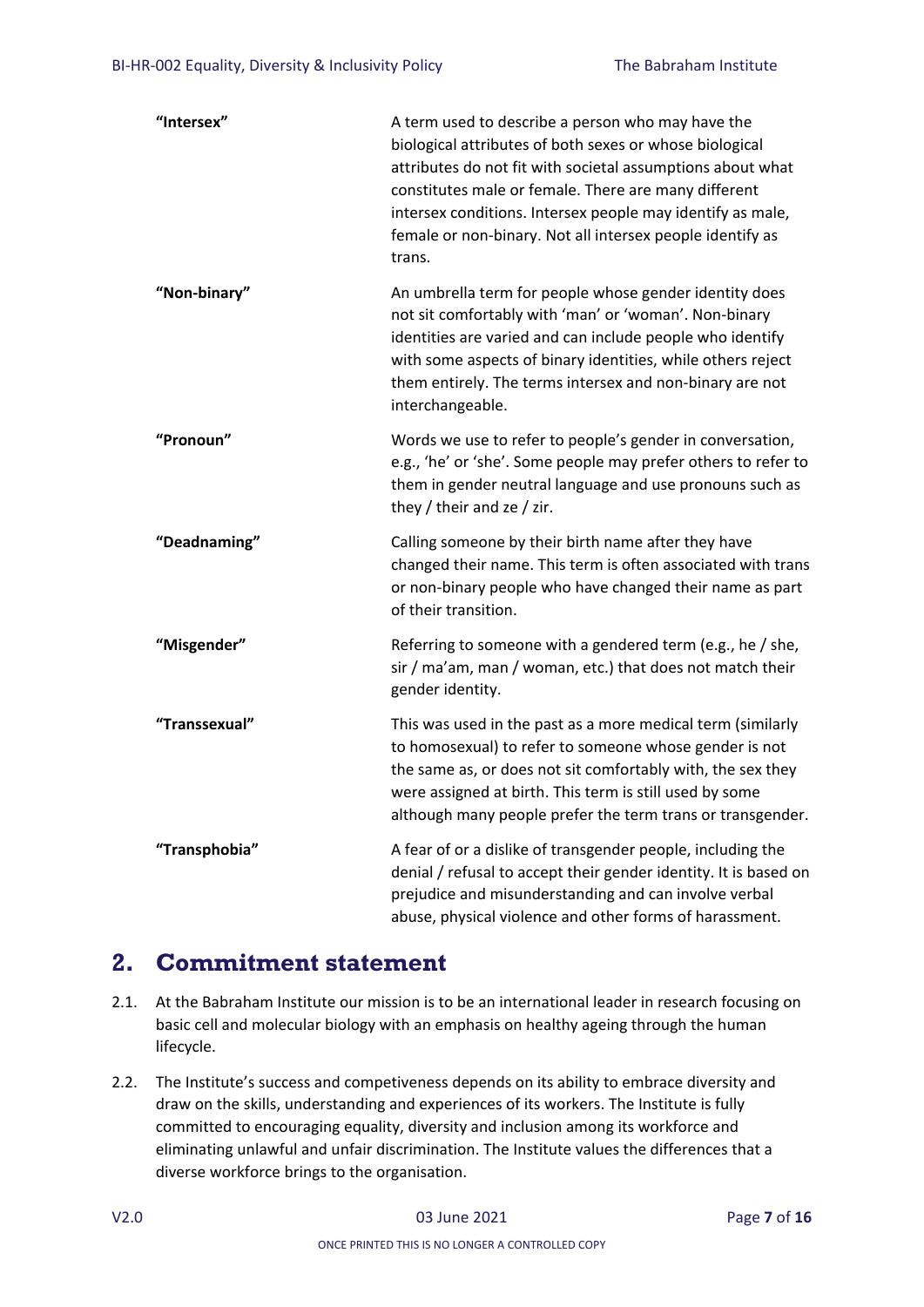## <span id="page-7-0"></span>**3. Purpose**

3.1. Our aim is that our workers will be truly representative of all sections of society and feel respected and enabled to give their best and fulfil their potential. The purpose of this policy is to promote equality and fairness for all of the Institute's workforce and not to discriminate on grounds of age, disability, gender reassignment, marriage and civil partnership, pregnancy, maternity, race, religion or belief, sex or sexual orientation.

## <span id="page-7-1"></span>**4. Scope**

- 4.1. This policy applies to:
	- Institute employees on Institute or Babraham Institute Enterprise Ltd (BIE) terms and conditions
	- Institute employees on BBSRC (in conjunction with their frozen policies) or other terms and conditions
	- Research Fellows on Institute terms and conditions
	- Research Fellows (honorary)
	- Honorary Members of Faculty
	- Babraham Institute registered PhD students
	- Visiting students
	- Visiting researchers and workers, including consultants and secondees
	- Workers provided by a third party / contractors
	- Visitors
	- **•** Trustees
- 4.2. Institute employees on BBSRC terms and conditions (T&Cs, i.e., those who transferred employment to the Institute under TUPE in 2017) will generally fall under Institute policies, particularly where legislation has since been updated and the processes in their frozen BBSRC contractual policies no longer exist. However, where an Institute policy has an equivalent contractual BBSRC policy, these will be assessed side by side at the time they are invoked to ensure that the Institute policy to be used is no less favourable for Institute employees on BBSRC T&Cs. Institute employees on BBSRC T&Cs can see a copy of their frozen BBSRC contractual policies on the HR pages on The Hub. For avoidance of doubt, Institute employees on BBSRC T&Cs retain their holiday allowance, sickness absence allowance, and redundancy and pension arrangements. If you have any concerns, please speak to [hr@babraham.ac.uk.](mailto:hr@babraham.ac.uk)

# <span id="page-7-2"></span>**5. Principles**

- 5.1. All workers and other individuals that we come in to contact with in the course of our work will be treated fairly and with respect as outlined in the Institute's Code of Conduct (BI-HR-001).
- 5.2. Selection for employment, promotion, or any other benefit will be on the basis of skill, aptitude and ability. All workers will be encouraged to develop to their full potential and the talents and resources of the workforce will be fully utilised to maximise the performance of the organisation. See the Recruitment & Selection Policy (to follow) for further information.
- 5.3. The Institute seeks to operate a fair and transparent pay and grading system where reward is based on objective criteria free from all forms of unfairness or bias. On an annual basis, the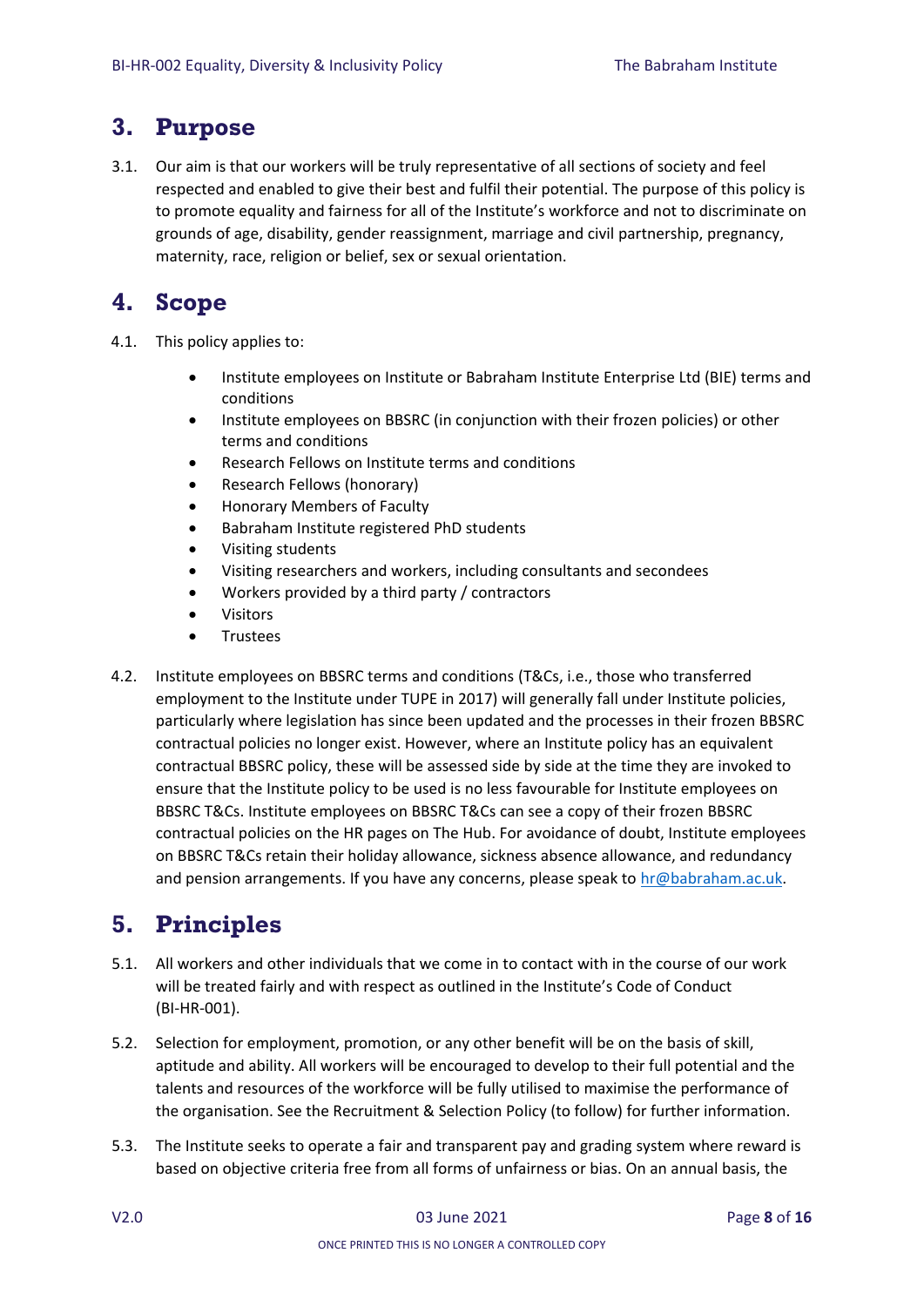Institute will publish its annual gender pay gap results. See the Pay Policy (to follow) for further information.

- 5.4. The Institute recognises the importance of helping its employees to balance their work and home life by offering flexible working arrangements (both formal and informal) that give room for other priorities, including parental and caring responsibilities, life-long learning, charity work, leisure activities and other interests. The Institute operates a fair and transparent policy for applications of flexible working in order to meet the needs of employees and the organisation. See the Work-Life Balance and Flexible Working Policy (to follow) for further information.
- 5.5. The Institute seeks to operate a fair and transparent family leave policy covering both statutory obligations and enhanced pay provision for qualifying (linked to statutory criteria) employees. The Institute offers enhanced pay provision for shared parental leave, irrespective of gender. See the Family Leave Policy (to follow) for further information.
- 5.6. When developing new policies or considering changes to an existing one, the Institute will carry out an Equality Impact Assessment to review how it may affect particular groups or individuals and will implement changes where appropriate. Further information can be found on the Policies page of The Hub.
- 5.7. When establishing committees, panels, working groups, etc., consideration will be given to the membership to ensure, where possible, it is suitably diverse. When planning events or panels, venues will be appropriate and accessible for disabled people. Consideration will also be given to timings of events to ensure, where possible, participation by other groups (e.g., those with caring responsibilities) and / or whether information from the event can be made accessible by other means.
- 5.8. The Institute is committed to supporting and promoting equality, diversity and inclusivity in operation of funding of any Institute schemes, initiatives and communications.
- 5.9. The Institute is committed to training workers about their rights and responsibilities under this policy via Equality and Diversity training and through our Dignity at Work programme.
- 5.10. The Institute will take positive action where necessary to make sure opportunities are offered on a fair and equal basis and to redress any imbalances in the makeup of the workforce where these are considered potentially damaging for the organisation.
- 5.11. Discrimination or harassment will not be tolerated in any form (see definition in section 1). Incidents of discrimination should be addressed under the Grievance Policy (BI-HR-004) and allegations relating to harassment and bullying should be addressed via the Harassment & Bullying Policy (BI-HR-003). Visitors can raise complaints through the Complaints Policy (BI-COR-009). Discrimination and instances of harassment by individuals because of age, disability, gender reassignment, race religion or belief, sex, sexual orientation, marriage and civil partnership and pregnancy or maternity will be treated as a serious offence and in the case of staff will be dealt with under the Disciplinary Policy (BI-HR-005). Particularly serious complaints could amount to gross misconduct and lead to dismissal without notice or, in the case of those who are not employees, removal from the Institute.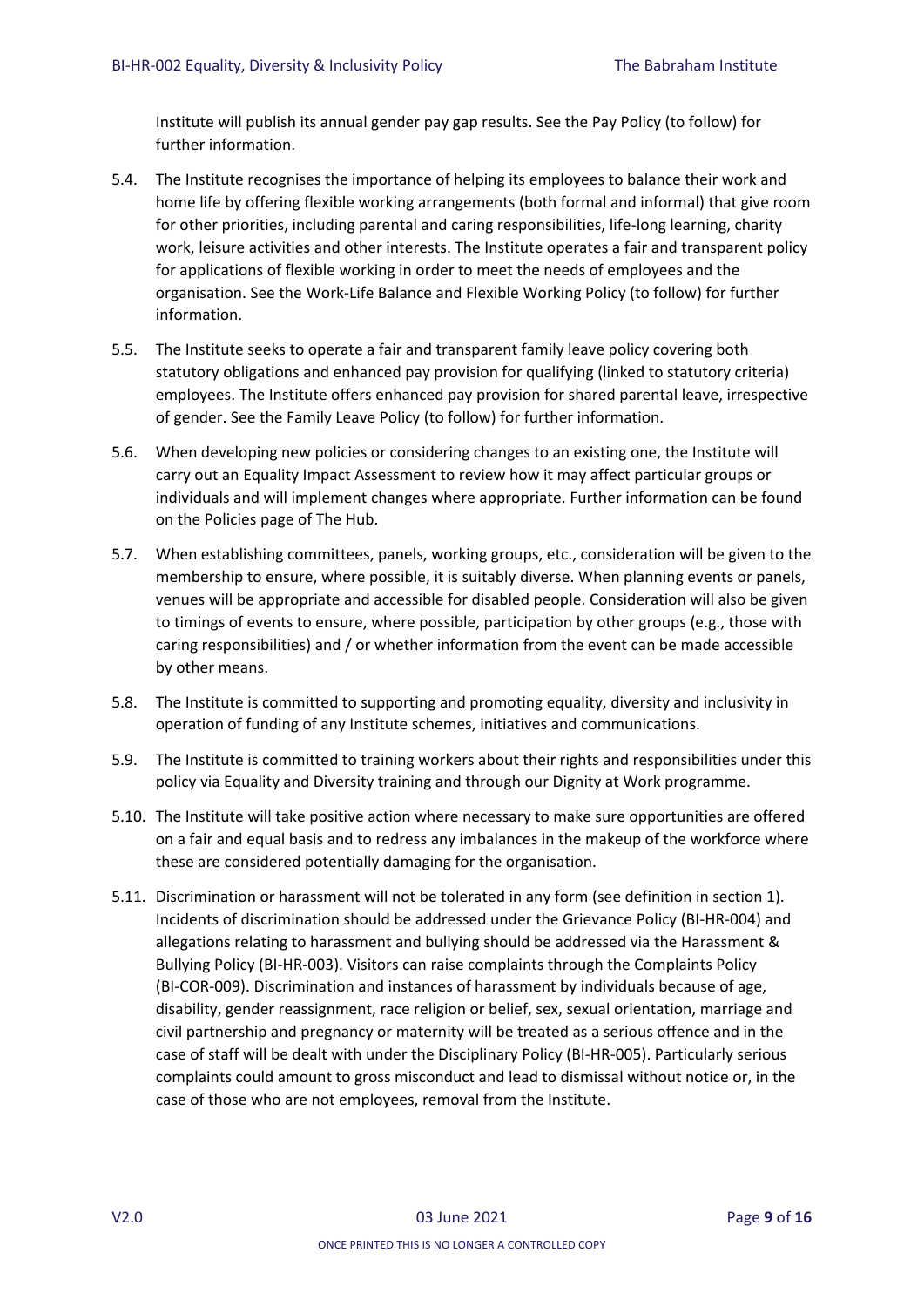## <span id="page-9-0"></span>**6. Accountabilities & responsibilities**

- 6.1. All individuals have a responsibility to:
	- Cooperate with measures introduced by the Institute that promote equality, diversity and inclusivity, and prohibit discrimination.
	- Not act in a way that contravenes this policy.
	- Advise the Institute if they are aware of any discriminatory conduct either against themselves or any third party that contravenes the essence of this policy.
- 6.2. The completion of Equality and Diversity and Dignity at Work training is mandatory for all workers to ensure they understand their responsibilities. The HR team will arrange the training within six months of workers joining the Institute and refresher training will take place every three years.

## <span id="page-9-1"></span>**7. Transgender & transitioning guidelines**

- 7.1. The Institute aims to create an inclusive trans-friendly culture where all transgender and non-binary people are treated with dignity and respect in the gender with which they identify, irrespective of their legal sex. No one will be treated less favourably than any others on the grounds of gender identity or reassignment.
- 7.2. Appendix 1 outlines guidelines on how transgender and non-binary people can expect to be supported at the Institute.
- 7.3. Appendix 2 sets out guidelines for transitioning at work.
- 7.4. Appendix 3 is a sample action plan for transitioning at work. This is not prescriptive and can be adjusted as required.

## <span id="page-9-2"></span>**8. After leaving employment**

- 8.1. All workers are reminded that they are expected to treat former workers in accordance with the spirit of this policy.
- 8.2. All requests from third parties for information about former workers must be discussed with HR in the first instance, and any informal references or opinions about former workers must not be made or given to third parties on behalf of the Institute under any circumstances.

## <span id="page-9-3"></span>**9. Further information**

- 9.1. This policy will be reviewed regularly to incorporate any changes, legislative or otherwise. The next review date is specified on the cover sheet.
- 9.2. Associated policies, procedures and guidance are listed on the cover sheet. The Policy Owner named on the cover sheet can be contacted with any queries.
- 9.3. This policy may be varied, withdrawn or replaced at any time by the Institute at its absolute discretion.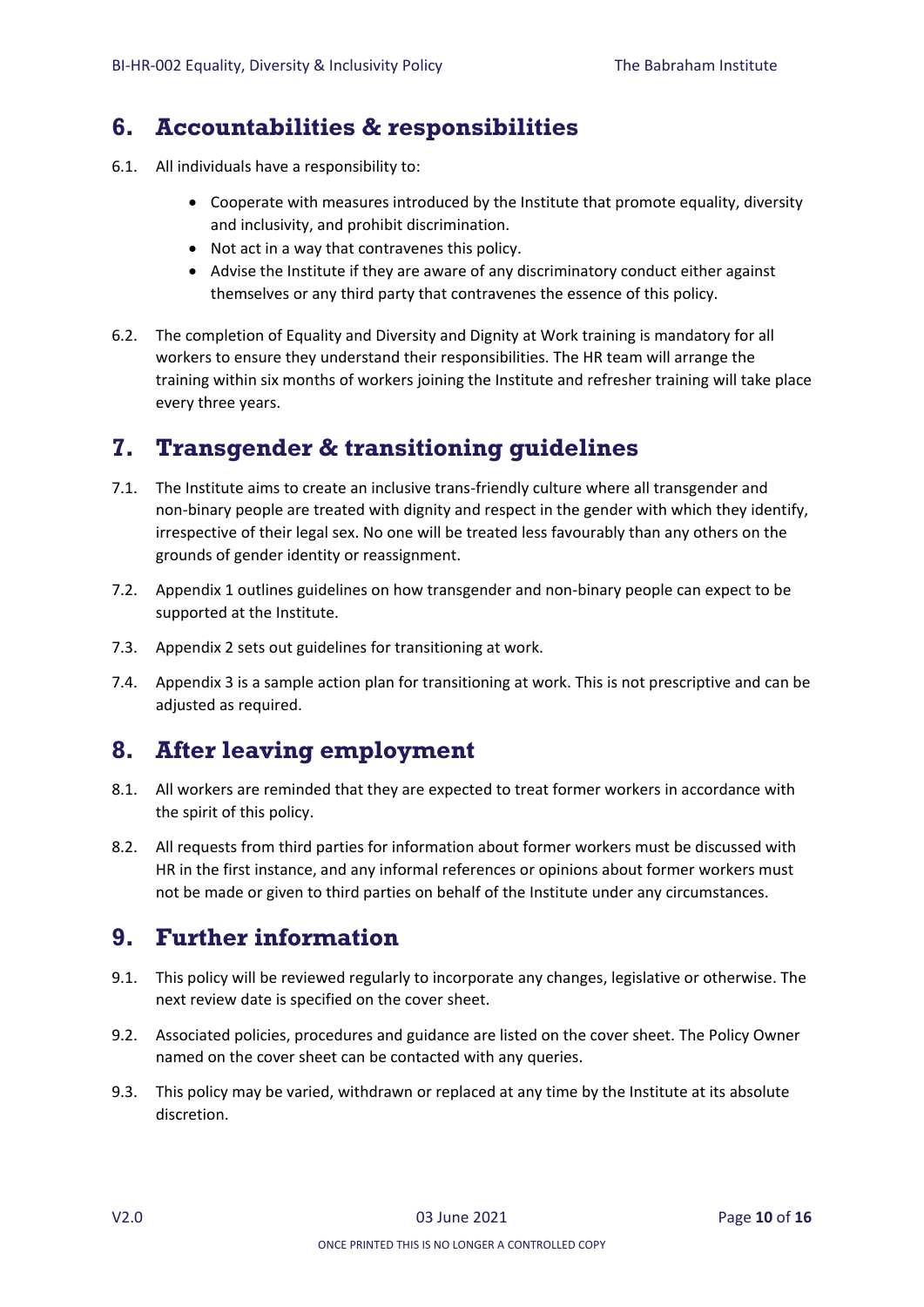# <span id="page-10-0"></span>**Appendix 1 – Transgender guidelines**

## <span id="page-10-1"></span>**Transgender Equality Statement**

The Institute values the contribution of all members regardless of their gender.

This statement demonstrates that the Institute insists that all transgender workers, students, volunteers, service users, or visitors, regardless of whether they have decided to go through a process of gender reassignment, and regardless of the law, must be treated with dignity and equal respect and not be disadvantaged in the workplace.

### <span id="page-10-2"></span>**An inclusive environment**

The Institute aims to create an inclusive trans-friendly culture and workplace free from discrimination, harassment and victimisation, where all transgender people are treated with dignity and respect in the gender with which they identify, irrespective of their legal sex.

No prospective worker will be treated less favourably than any other, before, during or after their employment or study at the Institute on the grounds of gender identity or reassignment.

The Institute commits to anticipate and respond positively to the needs of trans workers, and alumni, providing a professional and consistent service so that all trans members of the Institute feel welcome, safe, valued and supported in achieving their potential and contributing as a member of the Institute.

With regard to workers (except students), these guidelines apply (but are not limited) to the advertisement of jobs and recruitment and selection, training and development, opportunities for promotion, conditions of service, benefits, facilities and pay, health and safety, conduct at work, grievance and disciplinary procedures, and termination of employment.

With regard to students, these guidelines apply (but are not limited) to recruitment, health and safety, conduct at work, grievance and disciplinary procedures, and training and development.

## <span id="page-10-3"></span>**Legal protections**

As part of our commitment to trans equality, we comply fully with the relevant legislation, including The Gender Recognition Act (2004), The Equality Act (2010), and The Data Protection Act (2018). We recognise that not all gender identities or transition journeys are recognised by the current legal framework so our commitment to inclusion, dignity and equality begins at the law, but it does not end at it.

Some of the protections trans workers are guaranteed under law in the workplace are:

- Protection from direct discrimination (Equality Act 2010)
- Protection from indirect discrimination (Equality Act 2010)
- Protection from harassment (Equality Act 2010)
- Protection from victimisation (Equality Act 2010)
- Protection in taking time off work related to transitioning (Equality Act 2010)
- Protection from misuse of trans history information (Data Protection Act 2018)
- Protection from non-consenting disclosure of trans history (Gender Recognition Act 2004)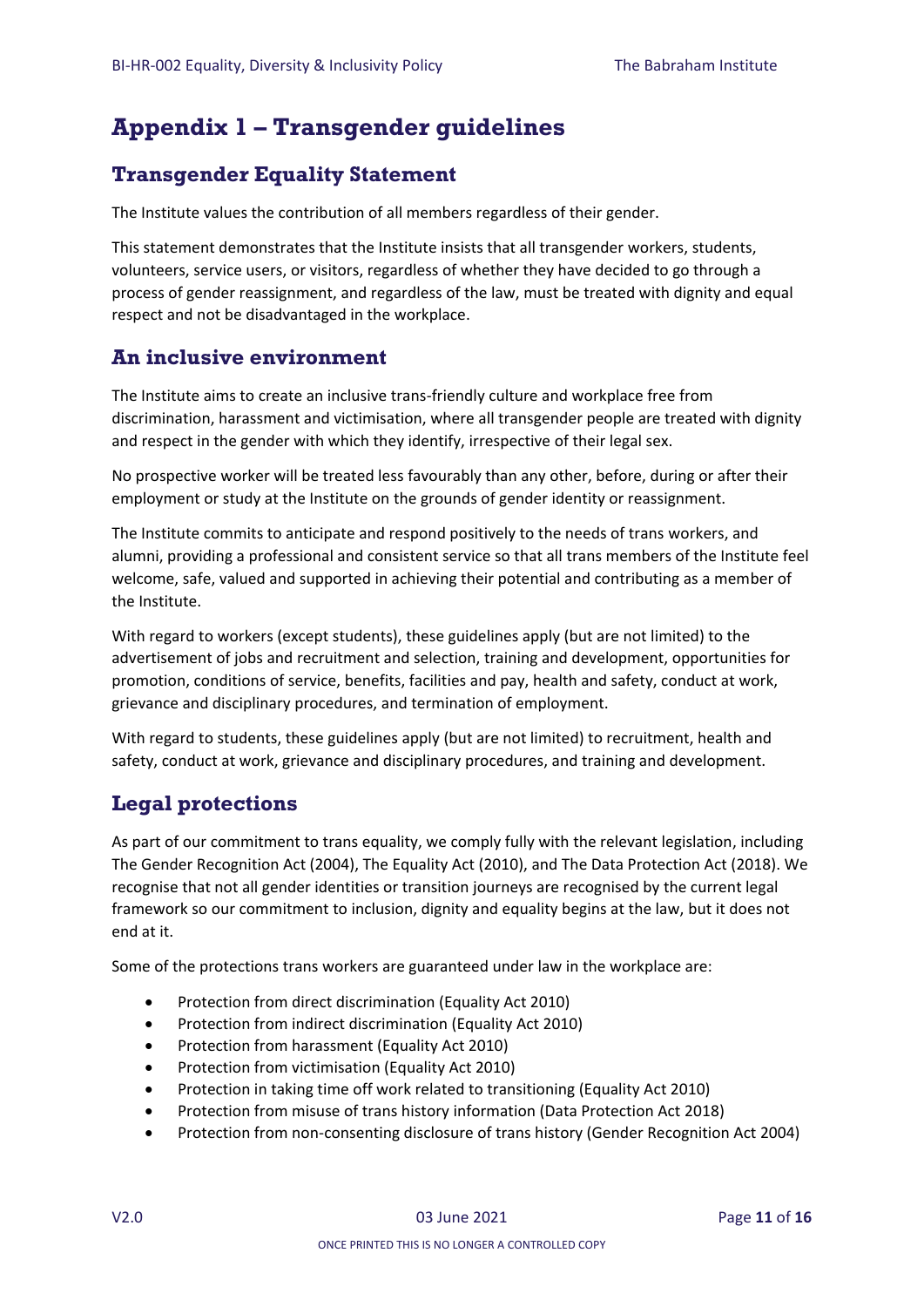## <span id="page-11-0"></span>**Harassment & bullying**

The Institute recognises it is the right of every individual to choose whether to be open about their gender identity and history. To 'out' someone without their permission is a form of harassment and possibly a criminal offence.

We have a zero-tolerance approach to all forms of bullying and harassment. Any transphobic bullying and harassment will be regarded as grounds for disciplinary action, which may include dismissal (and, for individuals who are not employees, expulsion from the site). Such behaviour will be dealt with under the Institute's Disciplinary Policy (BI-HR-005) and in conjunction with our policy on Harassment & Bullying (BI-HR-003).

### <span id="page-11-1"></span>**Dress codes**

The Institute does not have any formal dress codes. The only requirement is that people dress in a way that is appropriate for their role and does not endanger their safety or cause offence. There are no restrictions by gender and any attempt to enforce conformity to specific gender presentation could constitute bullying or harassment and would be dealt with accordingly.

## <span id="page-11-2"></span>**Facilities**

All people have the right to use gendered facilities, such as toilets or changing rooms, which match their gender identity. It is not the policy of the Institute to require trans people to use single stall gender neutral facilities as that would constitute unfair and discriminatory behaviour, although they can if they prefer.

## <span id="page-11-3"></span>**Additional resources**

<https://lgbt.foundation/who-we-help/trans-people/resources-for-trans-people> <https://www.trans.ac.uk/ResourcesInformation/OrganisationsCommunity/tabid/7258/Default.aspx> <https://www.allabouttrans.org.uk/support-organisations/>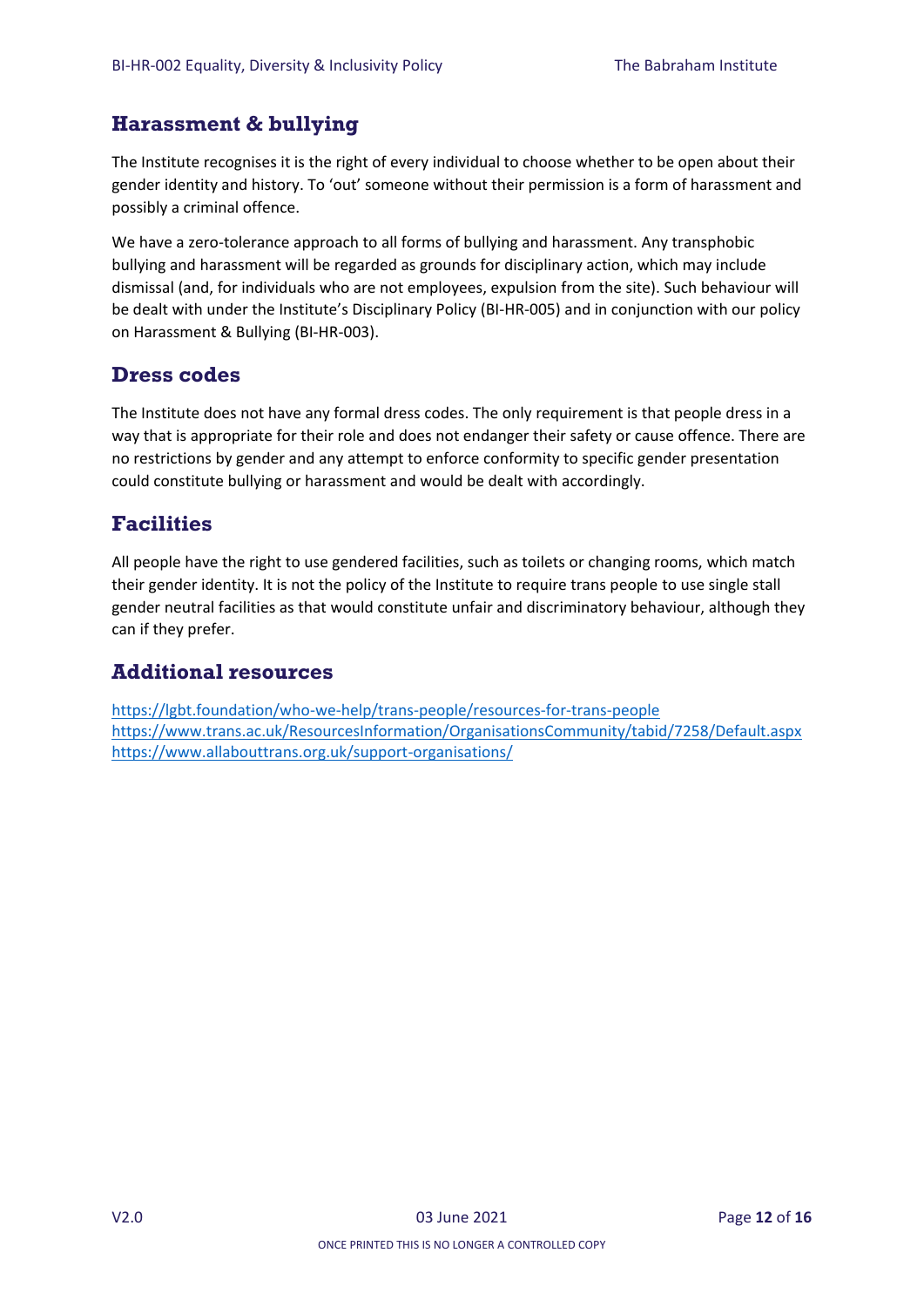# <span id="page-12-0"></span>**Appendix 2 – Transitioning at Work Guidelines**

These guidelines set out a framework for how the Institute will support workers or volunteers, who are going through a gender transition.

The Institute aims to give support and understanding to any individuals who wish to take, or have taken, steps to change how their gender identity is recognised at work. The Institute recognises that the period of transition can be complex and difficult for the individual and wishes to act in a supportive and sensitive way to make the transition period at work as smooth as possible. During the process of transition the organisation and management will be fully supportive and ensure the transitioning person does not suffer any detriment, bullying or harassment as a result of transitioning.

A transitioning person can expect the following:

- That their gender identity will be respected
- That they will lead on all aspects of their transition
- Support from the Institute and their manager throughout and after the transition
- An environment free from bullying, harassment and discrimination
- To have their dignity and privacy respected
- That the Institute will comply with all relevant legislation

These guidelines support Institute workers in meeting the requirements of the Equality Act 2010, which lists gender reassignment as one of the nine protected characteristics, on the grounds of which people are protected against unlawful discrimination.

Please also see the Transgender Guidelines in Appendix 1 for how trans people are supported at the Institute.

## <span id="page-12-1"></span>**Process & responsibilities**

Transitioning involves different steps and activities for different people. The timescales, activities and communication will be driven by the person transitioning and with their consent. An individual does not need to have a Gender Recognition Certificate in order to change the way their gender identity is recognised at the Institute.

### <span id="page-12-2"></span>**Transitioning individual**

- Notify your line manager that you wish to change how your gender identity is recognised at work and arrange a meeting.
- Agree a single point of contact who will support you and help create an action plan for your transition. This would normally be the line manager or another senior manager in the work area who would liaise as necessary with other teams (e.g., HR, Babraham Institute Computing Service (BICS), the Contracts Office, etc.)
- Create an action plan (see Appendix 3 for a sample action plan). Areas it could cover include: expected timescale, expected time off (e.g., for medical procedures), any new name or pronouns, and what type of information will be communicated and how.
- The action plan does not need to be complete if not all information is known and can always be revised.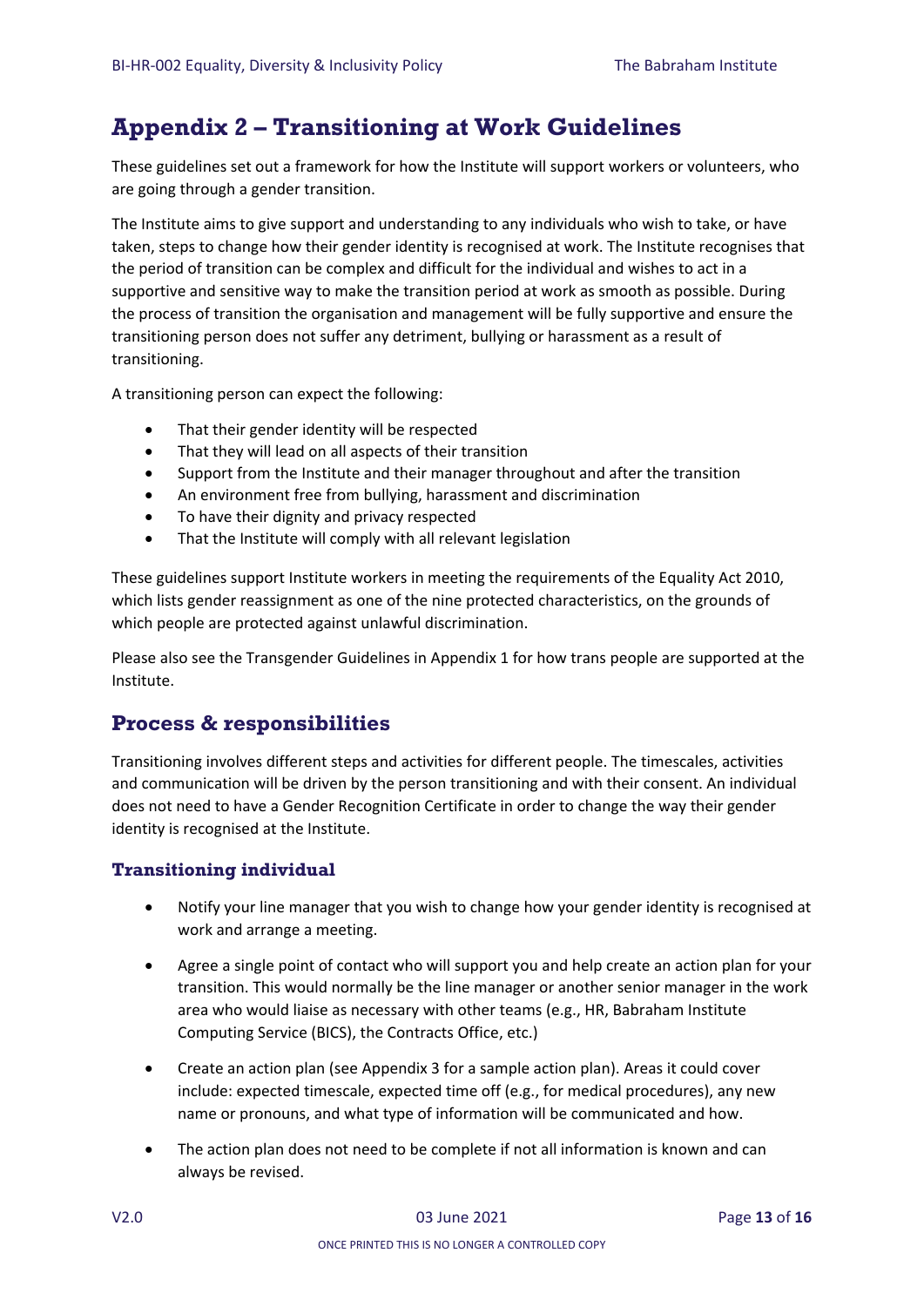#### <span id="page-13-0"></span>**Line manager**

- Once your direct report has notified you they want to change how their gender identity is recognised at work, arrange a meeting with them.
- Agree a single point of contact who will support the individual and help create an action plan for their transition. If you are the point of contact, also read Appendix 3 for a sample action plan.
- Familiarise yourself with the relevant legislation, Institute policies and your responsibilities.
- Do not communicate any information without the transitioning person's permission.
- Ensure the transitioning person is not treated unfavourably in any way due to their transition by yourself, colleagues, collaborators, or any other person they come in contact with through work.
- If you have questions or would like further support, you can speak to HR, the Equality, Diversity and Inclusion Manager, or request training.

#### <span id="page-13-1"></span>**Point of contact**

- Support the transitioning person to come up with an action plan for their transition at work (see Appendix 3 for a sample action plan). Areas it could cover include: expected timescale, expected time off (e.g., for medical procedures), any new name or pronouns, and what type of information will be communicated and how.
- As agreed with the transitioning person, liaise with necessary members of staff, such as HR or BICS.
- Familiarise yourself with the relevant legislation, Institute policies and your responsibilities.
- Do not communicate any information without the transitioning person's permission.
- If you have questions or would like further support you can speak to HR, the Equality, Diversity and Inclusion Manager, or request training.

#### <span id="page-13-2"></span>**HR**

- Once HR has been notified that a person will be transitioning, they should agree with the person, either directly or through their point of contact with their permission, what changes will be made to their records, when this will occur, and who they want to be aware of the situation.
- A trans person's file should reflect their current name and gender. Any material that needs to be kept related to the person's trans status, such as records of absence for medical reasons, will be stored confidentially in accordance with the law. No records will be changed without the permission of the person concerned.

#### <span id="page-13-3"></span>**All staff**

- Respect and support the transitioning person's dignity and privacy.
- Do not communicate any information without the transitioning person's permission.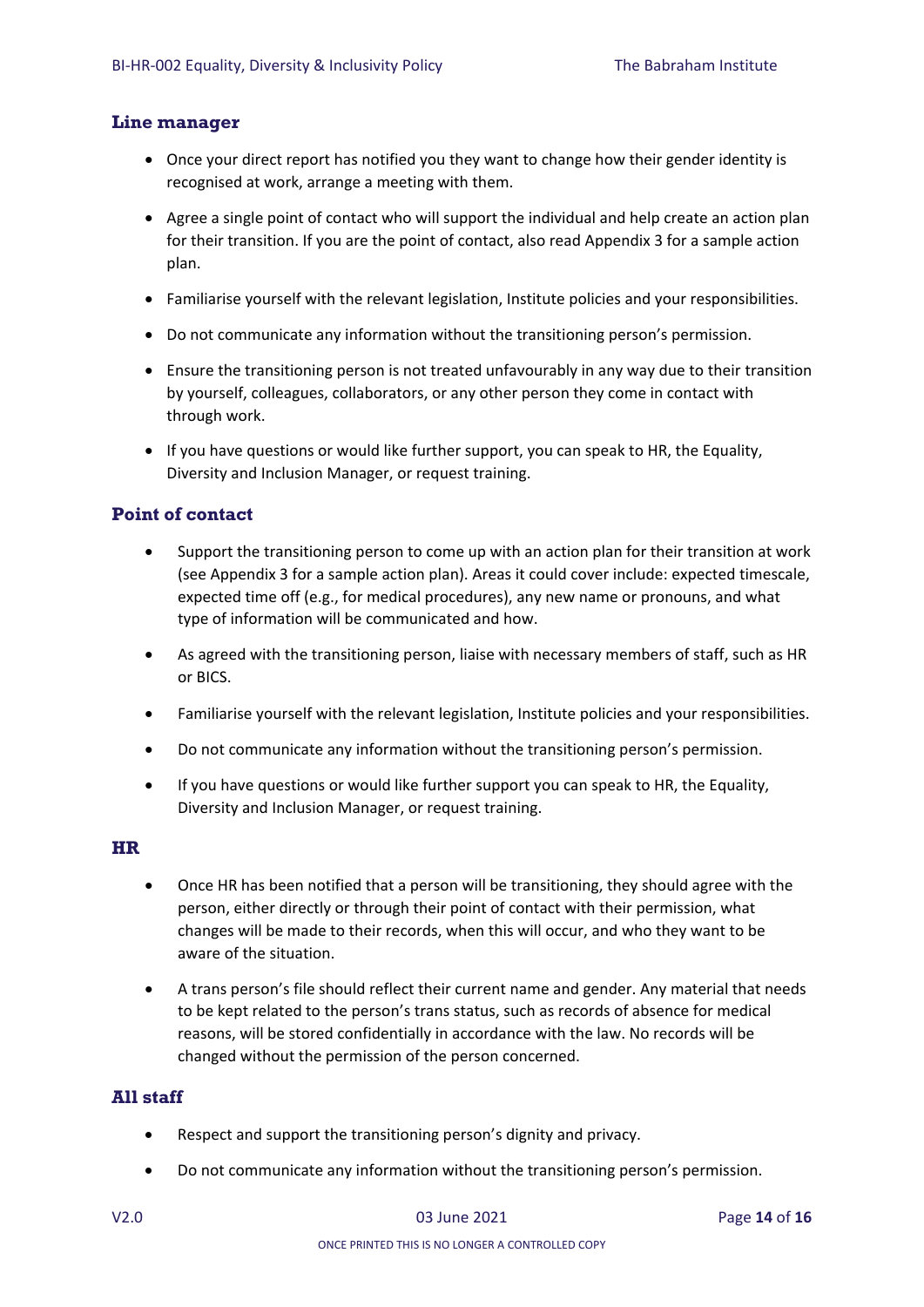If you have questions or would like further support, you can speak to HR, the Equality, Diversity and Inclusion Manager, or request training.

### <span id="page-14-0"></span>**Additional resources**

Please see Appendix 1 for more information about how trans people are supported at the Institute, covering creating an inclusive environment, legal protections, bullying and harassment, dress codes and use of facilities.

Additional resources can be found at:

<https://www.brook.org.uk/your-life/transitioning> <https://transfigurations.org.uk/coming-out/> <https://actionfortranshealth.org.uk/resources/for-trans-people/changing-your-name/>